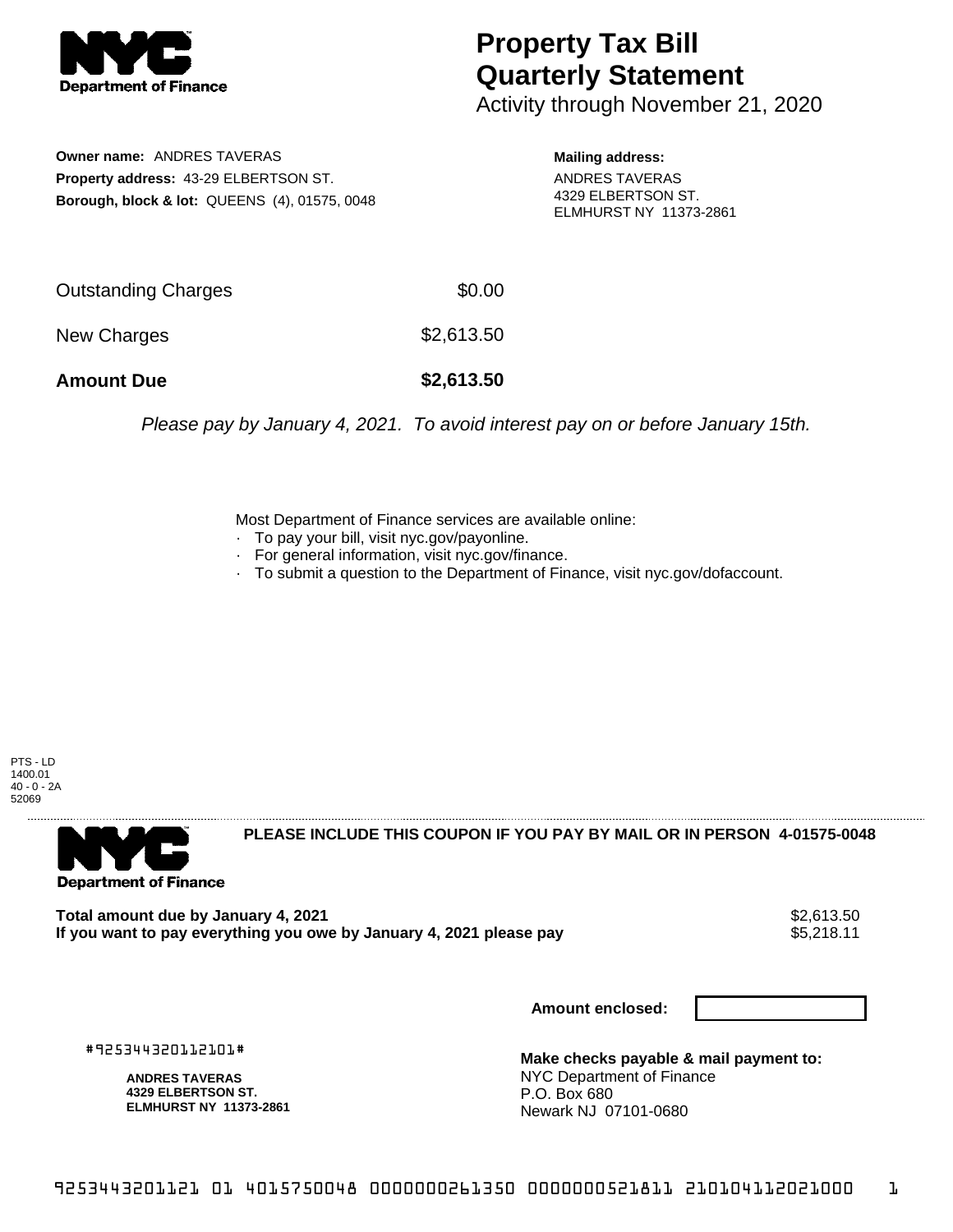

| <b>Billing Summary</b>                                                     | <b>Activity Date Due Date</b>           | Amount       |
|----------------------------------------------------------------------------|-----------------------------------------|--------------|
| Outstanding charges including interest and payments                        |                                         | \$0.00       |
| Finance-Property Tax                                                       | 01/01/2021                              | \$2,702.78   |
| <b>Adopted Tax Rate</b>                                                    |                                         | $$-89.28$    |
| <b>Total amount due</b>                                                    |                                         | \$2,613.50   |
| <b>Tax Year Charges Remaining</b>                                          | <b>Activity Date</b><br><b>Due Date</b> | Amount       |
| <b>Finance-Property Tax</b>                                                | 04/01/2021                              | \$2,702.78   |
| Adopted Tax Rate                                                           |                                         | $$-89.28$    |
| Total tax year charges remaining                                           |                                         | \$2,613.50   |
| If you want to pay everything you owe by January 4, 2021 please pay        |                                         | \$5,218.11   |
| If you pay everything you owe by January 4, 2021, you would save:          |                                         | \$8.89       |
| How We Calculated Your Property Tax For July 1, 2020 Through June 30, 2021 |                                         |              |
|                                                                            | Overall                                 |              |
| Tax class 2A - 4-6 Unit Residential Rental Bldg                            | <b>Tax Rate</b>                         |              |
| Original tax rate billed                                                   | 12.4730%                                |              |
| New Tax rate                                                               | 12.2670%                                |              |
| <b>Estimated Market Value \$626,000</b>                                    |                                         |              |
|                                                                            |                                         | <b>Taxes</b> |
| <b>Billable Assessed Value</b>                                             | \$86,676                                |              |
| <b>Taxable Value</b>                                                       | \$86,676 x 12.2670%                     |              |
| <b>Tax Before Abatements and STAR</b>                                      | \$10,632.56                             | \$10,632.56  |
| Annual property tax                                                        |                                         | \$10,632.56  |
| Original property tax billed in June 2020                                  |                                         | \$10,811.12  |
| <b>Change In Property Tax Bill Based On New Tax Rate</b>                   |                                         | $$-178.56$   |

**NEW LAW:** To learn about Local Law 147, which requires residential buildings with three or more units to create a policy on smoking and share it with current and prospective tenants, visit www.nyc.gov/health/tobaccocontrol.

## **Home banking payment instructions:**

- 1. **Log** into your bank or online bill pay website.
- 2. **Add** the new payee: NYC DOF Property Tax. Enter your account number, which is your boro, block and lot, as it appears here: 4-01575-0048 . You may also need to enter the address for the Department of Finance. The address is P.O. Box 680, Newark NJ 07101-0680.
- 3. **Schedule** your online payment using your checking or savings account.

## **Did Your Mailing Address Change?** If so, please visit us at **nyc.gov/changemailingaddress** or call **311.**

When you provide a check as payment, you authorize us either to use information from your check to make a one-time electronic fund transfer from your account or to process the payment as a check transaction.